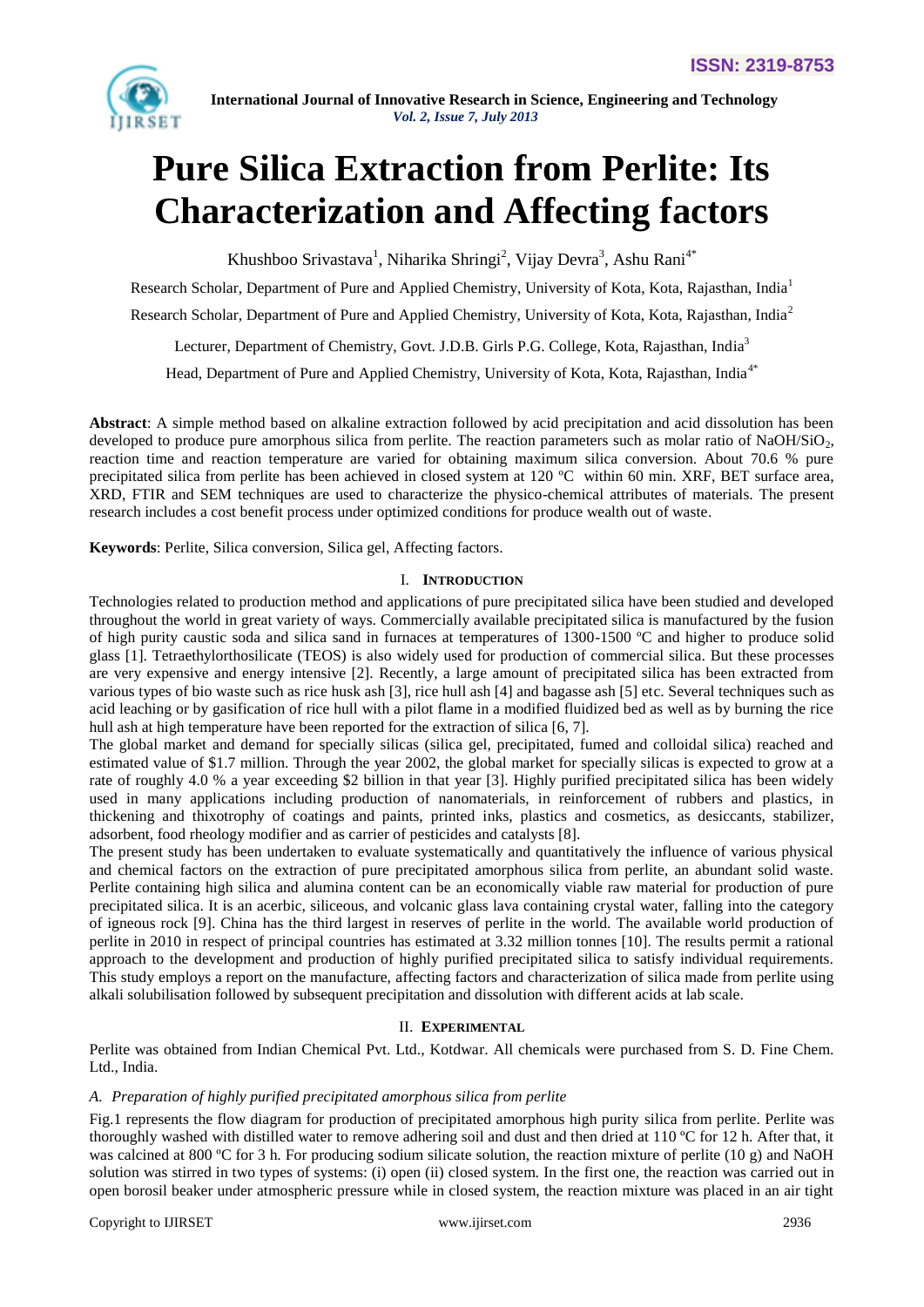

Erlenmeyer flask under stirring at 600 rpm. The solution was filtered through Whatman No. 41 filter paper and the residue was washed with 20 ml boiled distilled water. The filtrate and washings were allowed to cool to room temperature and titrated with 5 N  $H_2SO_4$  with constant stirring. The pH of the solution was monitored and titration stopped at pH 7. A soft white gel was formed and aged for 6 h. After aging, the slurry was washed by vacuum filtration using distilled water to remove sodium sulphate and then dried at 110 ºC for 12 h, weighed. For removing other mineral contents such as Al, Na etc. the dried material was refluxed with 1 N HCl at 120  $^{\circ}$ C for 2 h and then washed repeatedly using deionised water to make it acid free. Now, the obtained pure precipitated amorphous silica was dried at 110 ºC for 12 h. The solid residue obtained during filtration was washed with distilled water and dried at 110 °C for 12 h.

#### *B. Quantification of silica conversion (wt. %)*

The silica conversion with lesser amount of Al, Na content (wt. %) was determined by mass balance (Fig. 1) using following formula: -

SiO<sub>2</sub> conversion (wt. %) =  $[P - R / P] \times 100$ 

Where  $P =$  total wt. of perlite,  $R = wt$ . of solid residue consisting water insoluble unreacted silica. The reaction parameters such as reaction time (0 to 60 min), molar ratio of NaOH/SiO<sub>2</sub> (0.6 to 2.4) and reaction temperature (60-120 ºC) were optimized during silica extraction.



Fig.1 Flow diagram for production of highly purified precipitated amorphous silica from perlite

## *C. Regeneration*

Regeneration is the step where calcium hydroxide reacts with sodium sulphate to form calcium sulphate and sodium hydroxide. As per the reported procedure, NaOH is regenerated upto 90 %. The regenerated NaOH solution is used for digestion of the fresh perlite [11]. The obtained calcium sulphate can be used for other laboratory work.

## *D. Characterization Techniques*

The chemical components of the samples were analyzed by X-ray fluorescence spectrometer (Philips PW1606). The BET surface area was measured by  $N_2$  adsorption-desorption isotherm study at liquid nitrogen temperature (77 K) using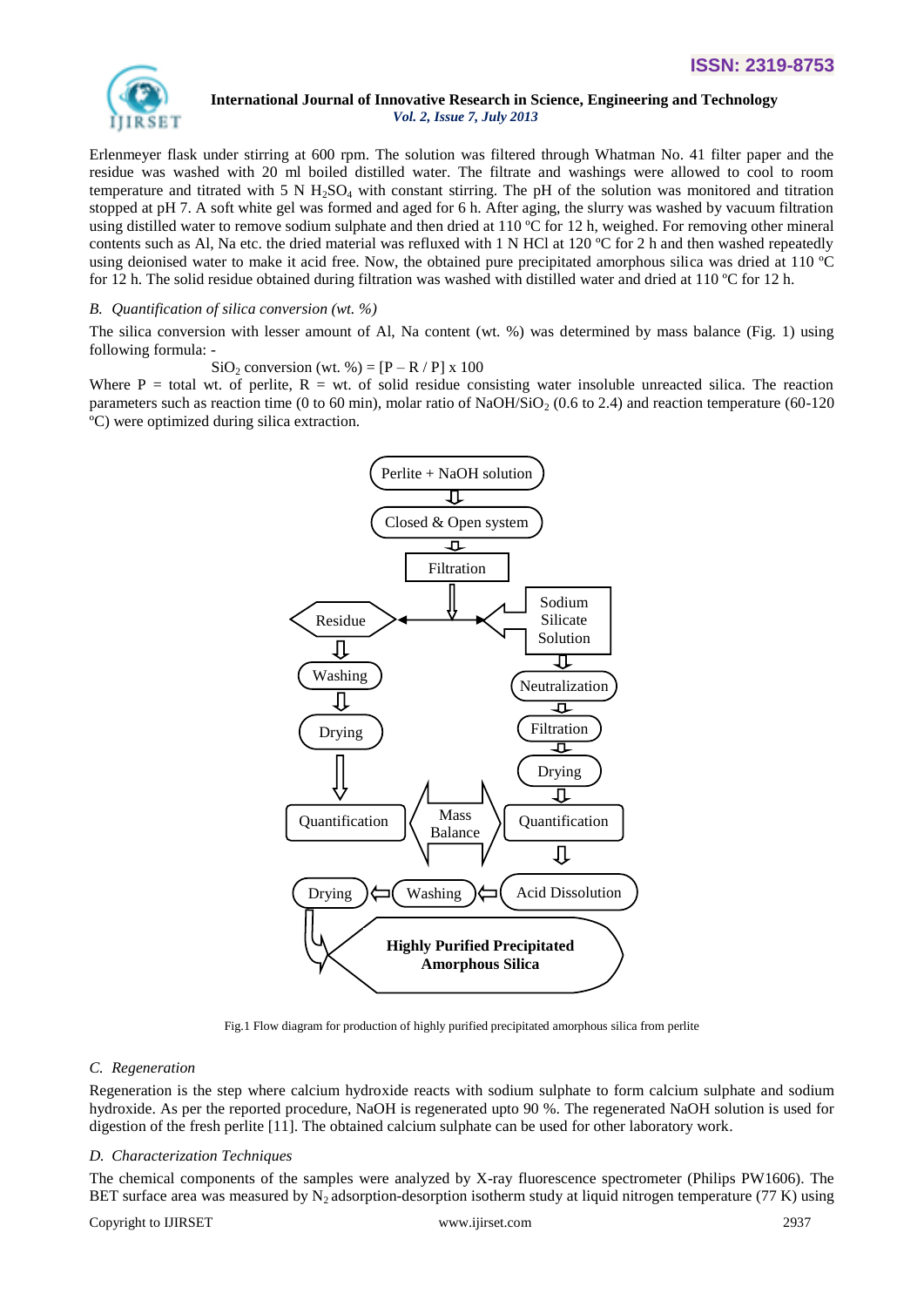

Quantachrome NOVA 1000e surface area analyzer. Powder X-ray diffraction studies were carried out by using (Philips X'pert) analytical diffractometer with monochromatic CuK<sub>a</sub> radiation (k = 1.54056 Å) in a 20 range of 0-80°. The particle size of the samples was determined from the X-ray diffraction data using Debye-Sherrer formula.  $C_s = 0.9 \lambda / \beta \cos\theta$ 

Where  $C_s$  is the particle size,  $\lambda$  is the wavelength of the incident X-ray beam,  $\beta$  is the full width at half maximum (FWHM) of the X-ray diffraction peaks and  $\theta$  is half of the angle 2 $\theta$  corresponding to the peak [12]. The FTIR study of the samples was done using FTIR spectrometer (Alpha-T model, Bruker, Germany) by mixing the sample with KBr pellet mode (in 1:20 wt. ratio) in the range of 4000-400 cm<sup>-1</sup>. The detailed imaging information about the morphology and surface texture of the sample was provided by SEM (Philips XL30 ESEM TMP).

#### III. **RESULT AND DISCUSSION**

#### *A. The physico-chemical characteristics of perlite*

The chemical composition of raw perlite was as determined by XRF (in wt. %):  $SiO_2$  (74.9%),  $Al_2O_3$  (12.6%),  $Fe_2O_3$  $(0.8\%)$ , CaO  $(0.6\%)$ , MgO  $(0.1\%)$ , TiO<sub>2</sub>  $(0.1\%)$ , Na<sub>2</sub>O  $(4.6\%)$ , K<sub>2</sub>O  $(4.7\%)$  and trace elements  $(4.0\%)$ . The L.O.I. (loss on ignition) was 2 wt. %. It can be evidenced that the perlite contains 73.9 wt. % silica with light grey color due to presence of carbon particles and small amount of other elements considered as impurities which turns into white-pink color with 74.3 wt. % silica content after calcination at 800 ºC for 3h. Thermal treatment at high temperature leads to the removal of water and the organic matter [13]. The surface area and average particle diameter of raw perlite were 5  $\text{m}^2/\text{g}$  and 3.20 µm.

## *B. Effect of reaction parameters*

Fig. 2 presents the influence of molar ratio of NaOH/SiO<sub>2</sub> variation from 0.6 to 2.4 on silica extraction which indicates that the concentration of NaOH solution positively affects the silica dissolution since silica extraction is increased on increasing NaOH concentration. The dissolution process of silica in aqueous solutions is mainly due to hydrolysis of Si-O-Si bonds, therefore silica configuration has strong influence on this process. As a comparison, quartz silica is the most stable form while amorphous silica is the most soluble [14, 15]. Extraction with more concentrated NaOH does not improve the silica yield.



Fig. 2 Silica conversion as function of NaOH/SiO<sub>2</sub> molar ratio for open (ORS) and closed (CRS) reaction system (T = 100 °C, time = 80 min)

Fig. 3 exhibits that silica conversion into sodium silicate in closed vessel results better than open system on increasing reaction time (0 to 80 min) at 100 °C temperature. The time of "0 minute" corresponds to the time necessary for reaction system to reach the desired temperature.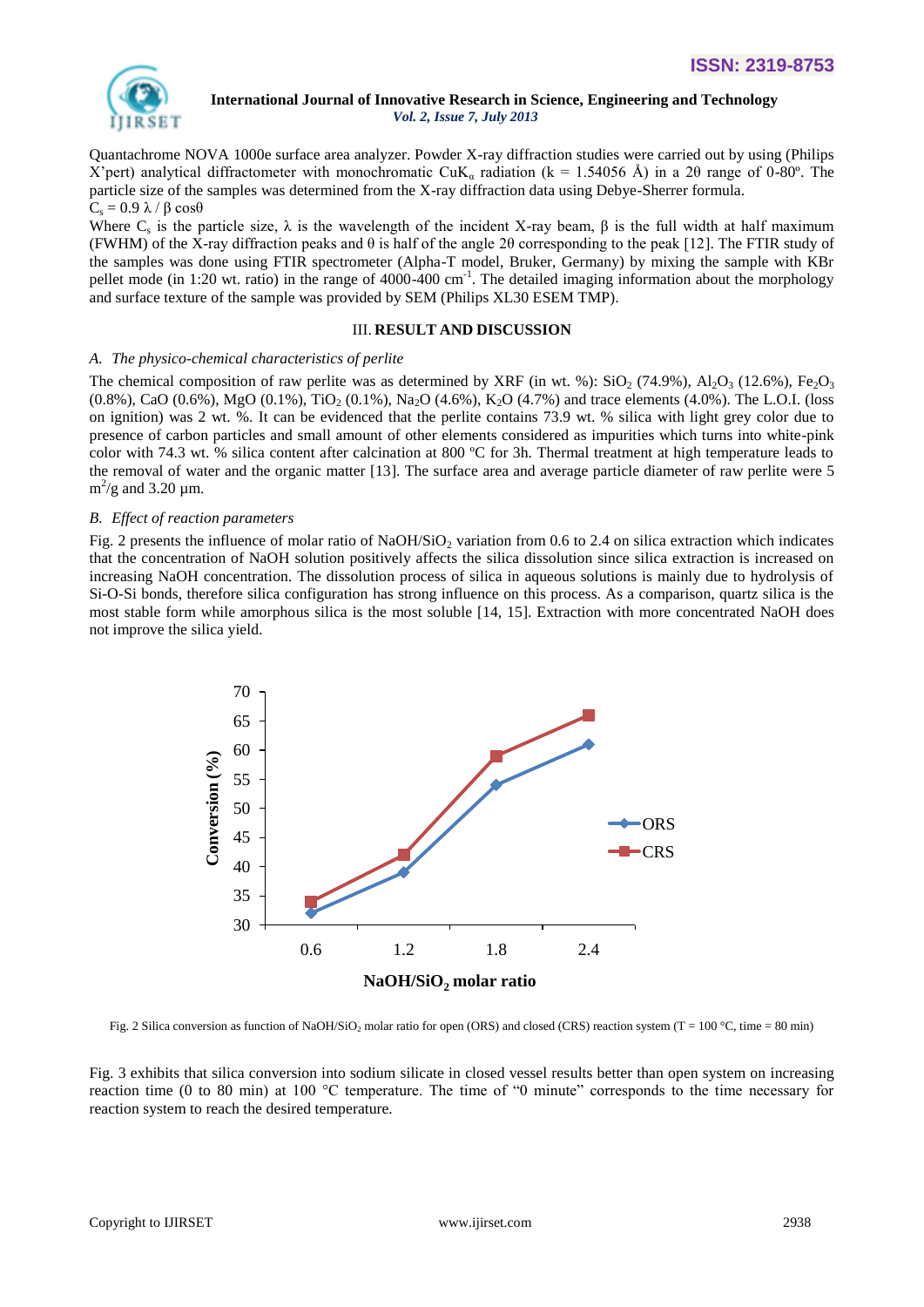

 **International Journal of Innovative Research in Science, Engineering and Technology** *Vol. 2, Issue 7, July 2013*



Fig. 3 Silica conversion as function of reaction time for open (ORS) and closed (CRS) reaction system (T = 100 °C, NaOH/SiO<sub>2</sub> = 2.4)

The influence of reaction temperature on silica extraction is shown in Fig. 4. It is observed that the silica conversion increases with rising temperature, reaching 71.4 % at 120 °C in 60 min. Further increasing the reaction temperature, the conversion reaches at constant value in lesser time.



Fig. 4 Silica conversion as function of reaction time for different temperatures (time = 80 min; closed reaction system)

#### *C. Characterization of pure extracted silica from perlite*

The XRF analysis shows that the obtained precipitated silica from perlite is found to be white fine solid with 70.6 % pure silica content having  $\approx 98 \text{ m}^2/\text{g}$  specific surface area in the range of 0.3-1 µm particle size.

As shown in Fig.5, the X-ray diffractogram of extracted silica confirm amorphous characteristic along with broad humps centred between 10-35º (2θ). Amorphous substances display an atomic arrangement that is either random or has very short-range order [4, 7].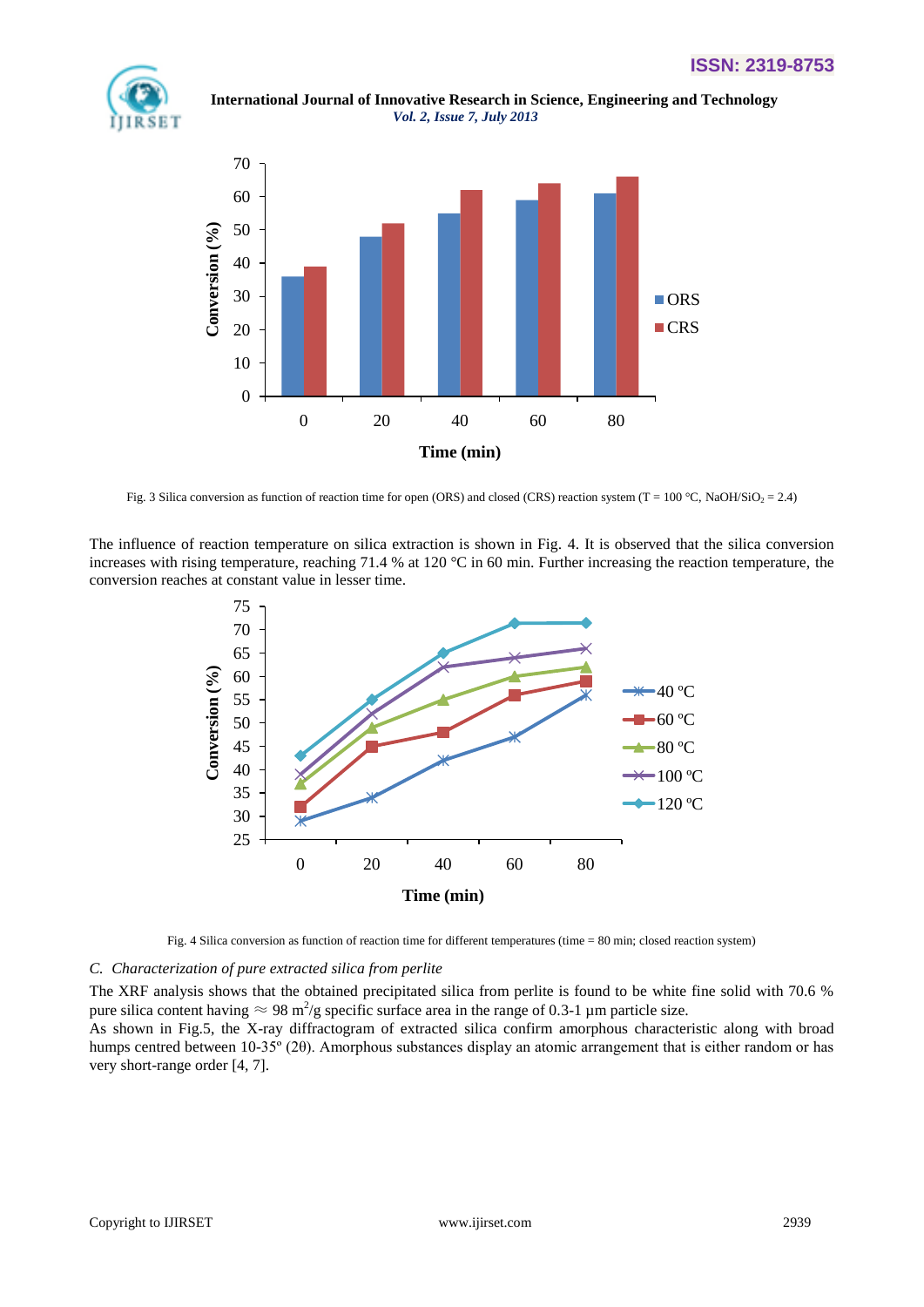



Fig. 5 XRD pattern of precipitated silica

The major chemical groups present in extracted silica are identified by the FT-IR spectra shown in Fig. 6. The broad band between 3645-3400 cm<sup>-1</sup> indicates the presence of isolated and surface Si-OH groups. The predominant adsorbance peak at 1085 cm<sup>-1</sup> is due to asymmetric stretching vibration of siloxane bonds (Si-O-Si) and the corresponding symmetric stretch at 795 cm<sup>-1</sup>. The peaks at 1085, 795 and 450 cm<sup>-1</sup> are attributed to the vibration modes amorphous silica gel network [16, 17].



Fig.6 FTIR spectrum of pure precipitated silica

In Fig.7 (a & b), the SEM image of raw perlite indicates irregular shaped crumbled particles whereas the SEM micrograph of extracted pure silica demonstrates globular shaped highly porous particles of different shapes and sizes in agglomerated form. Such type of large gelatinous mass is due to the presence of amorphous silica gel skeleton.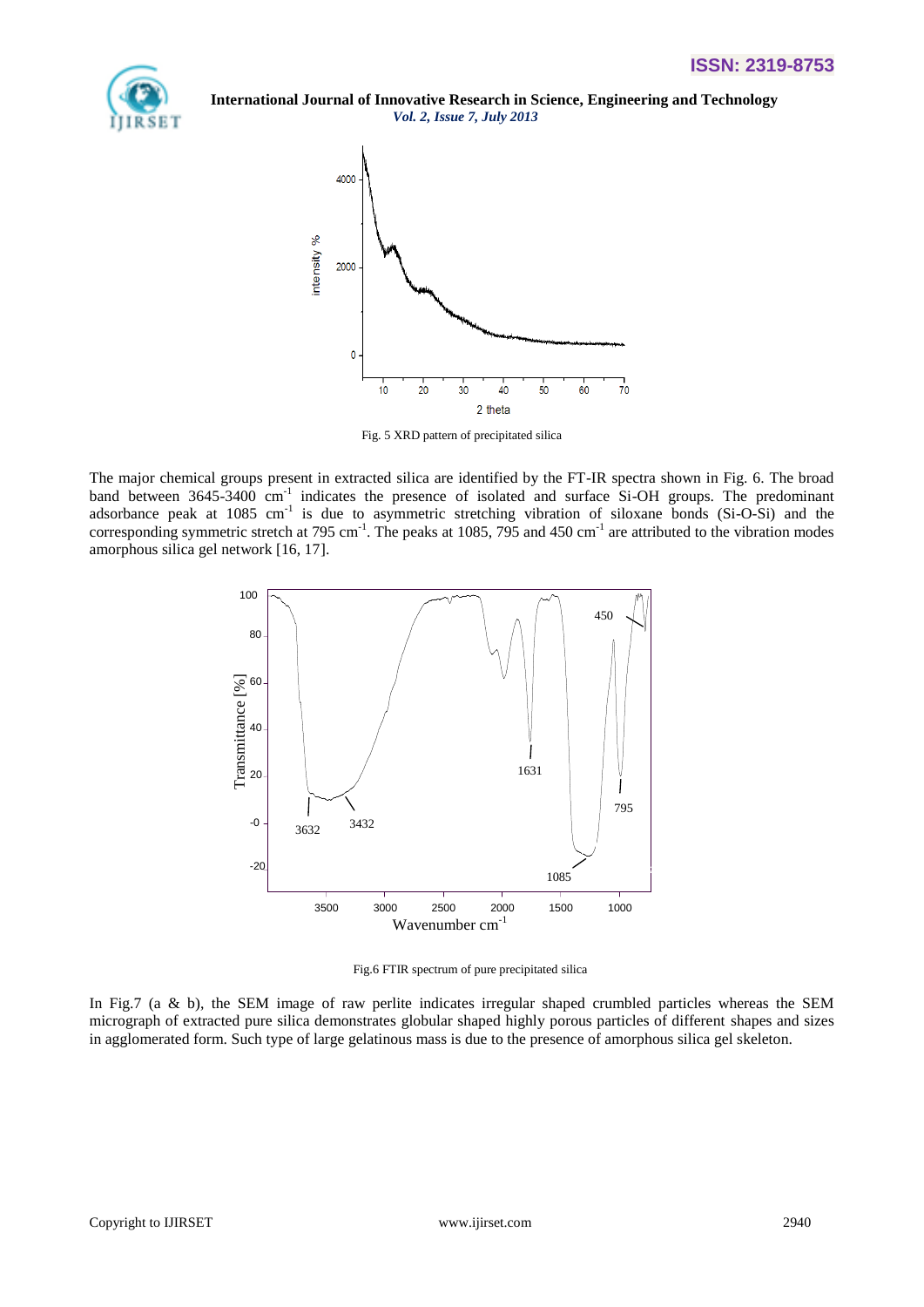



Fig.7 SEM images of (a) raw perlite (b) pure precipitated silica

#### IV. **CONCLUSION**

This study reveals a simple low energy chemical process for the generation of high purity amorphous silica from perlite without using any organic additive. The yield of extracted siica from perlite was 70.6 % with  $\approx$ 98 m<sup>2</sup>/g surface area in closed reaction system using NaOH/SiO<sub>2</sub> = 2.4 molar ratio at 120 °C within 60 min. The used chemicals can be regenerated making it an environmentally benign, cost effective and atom efficient process and thus finds a novel route to utilize abundant waste perlite in future.

#### **ACKNOWLEDGEMENT**

The authors are thankful to Dr. D.D. Phase and Er. V.K. Ahire for SEM analysis and Mr. Mukul Gupta for XRD conducted at UGC DAE-CSR Lab Indore. XRF analysis was conducted at Punjab University, Chandigarh. The financial support was provided by Department of Science and Technology, Rajasthan, India, project sanction no. P-7/DST/R&D/11435-38.

#### **REFERENCES**

- [1] M. Stephens et al., "Precipitated silicas, silica gels with and free of deposited carbon from caustic biomass ash solutions and processes," U.S. Patent 6 638 354 B2, Oct. 28, 2003.
- [2] Nakamura, "Method for production of novel nano silica particle and use of the nano silica particle," U.S. Patent 2010/0330582 Al, Dec. 30, 2010.
- [3] Mukunda et al., "A novel process and apparatus for the manufacturer of precipitated silica from Rice Husk Ash," International Apllication Published under the Patent Cooperation Treaty (PCT) WO 2004/073600 A2, Sep. 2, 2004.
- [4] Kalapathy, U., Proctor, A., and Shultz, J., "A simple method for production of pure silica from rice hull ash," Bioresource Technology, Vol. 73, pp. 257-262, 2000.
- [5] Hariharan, V., and Sivakumar, G., "Studies on synthesized nanosilica obtained from Bagasse ash," International Journal ChemTech Research, Vol. 5, pp. 1263-1266, 2013.
- [6] Chakraverty, A. and Kaleemullah, S., "Conversion of Rice husk into amorphous silica and combustible gas," Energy Conversion and Management, Vol. 32, pp. 565-570, 1991.
- [7] Kamath, S. R., and Proctor, A., "Silica gel from Rice hull ash: Preparation and Characterization," Cereal Chemistry, Vol. 75, pp. 484-487, 1998.
- [8] http://www.ppiatlanta.com/pdfs/Silica/Silica\_Fumed\_Web.pdf.
- [9] Rujiwatra, A., "A selective preparation of phillipsite and sodalite from perlite," Materials Letters, Vol. 58, pp. 2012-2015, 2004.
- [10] http://www.resources.nsw.gov.au/\_data/assets/pdf\_file/0004/238180/Perlite.pdf.
- [11] Subbukrishna, D. N., Suresh, K. C., Paul, P. J., Dasappa, S., and Rajan, N. K. S., "Precipitated silica from Rice husk ash by IPSIT process," 15th European Biomass Conference and Exhibition, Berlin, Germany, pp. 2091-2093, May 2007.
- [12] Mathew, L., and Narayanankutty, S. K., "Synthesis and characterization of nanosilica," International Conference on Advances in Polymer Technology, India, pp. 279-284, Feb. 2010.
- [13] Sodeyama, K., Sakka, Y., and Kamino, Y., "Preparation of fine expanded perlite," Journal of Material Science, Vol. 34, pp. 2461-2468, 1999.
- [14] Foletto, E. L., Gratieri, E., Oliveira, L. H. D., Jahn, S. L., "Conversion of Rice hull into soluble sodium silicate," Materials Research Bulltein, Vol. 9, pp. 335-338, 2006.
- [15] Sousa, A. M. D., Visconte, L., Mansur, C., and Furtado, C., "Silica sol obtained from rice husk ash," Chemistry and Chemical Technology, Vol. 3, pp. 321-326, 2009.
- [16] Thuadaij, N., and Nuntiya, A., "Preparation of nanosilica powder from Rice husk ash by precipitation method," Chiang Mai Journal of Science, Vol. 35, pp. 206-211, 2008.
- [17] Nayak, J. P., and Bera, J., "Preparation of silica aerogel by ambient pressure drying process using rice husk ash as raw material," Transactions of the Indian Ceramic Society, Vol. 68, pp. 1-4, 2009.